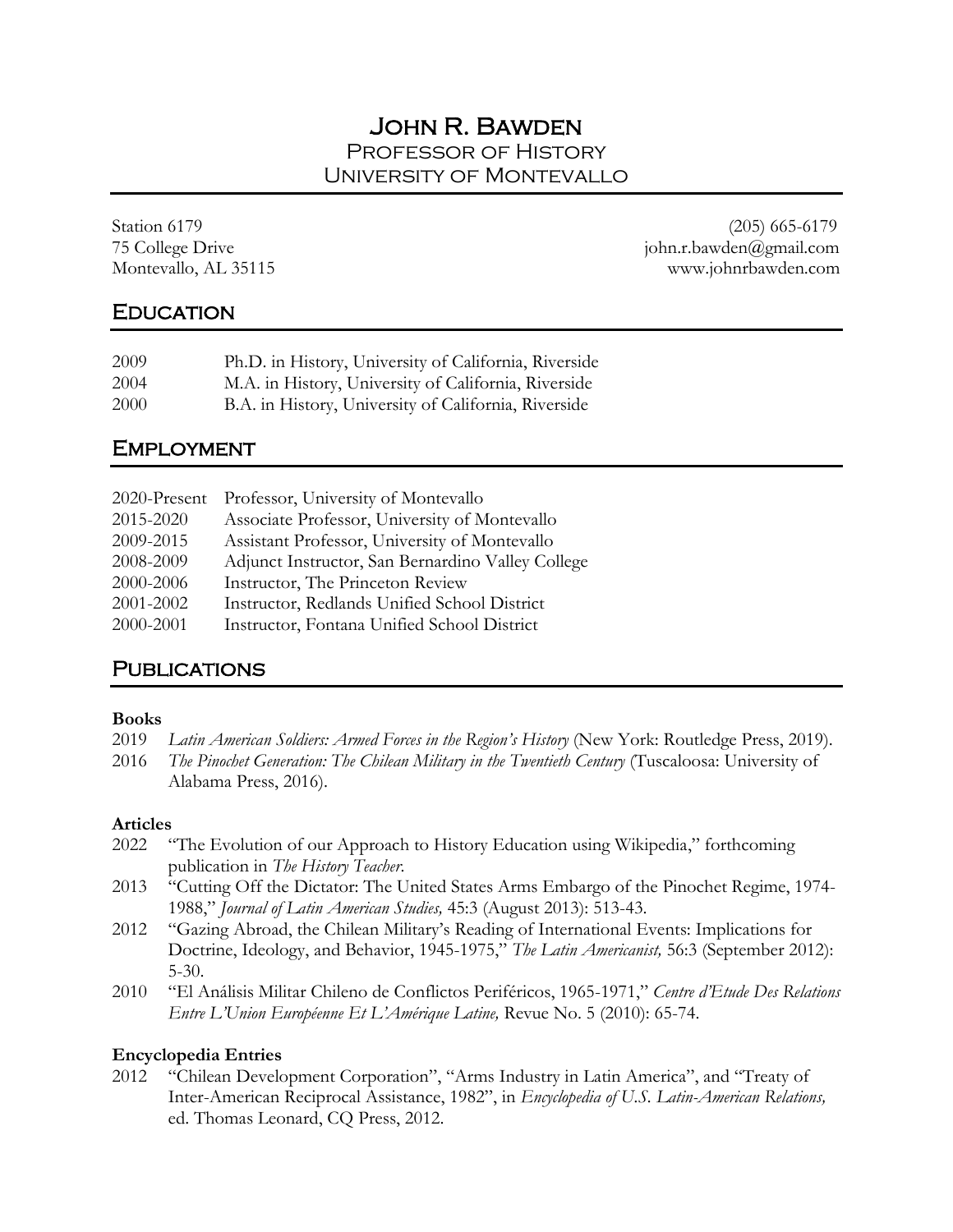#### **Book Reviews**

- Robert Niebuhr, *¡Vamos a avanzar!: The Chaco War and Bolivia's Political Transformation* in *The Strategy Bridge* (March 2022).
- Stefan Rinke, *Latin America and the First World War*, in H-War (February 2020).
- Leith Passmore, *The Wars inside Chile's Barracks: Remembering Military Service under Pinochet,* in *The Hispanic American Historical Review*, 99:1 (February 2019): 197-199.
- Morris Morley and Chris McGillion, *Reagan and Pinochet: The Struggle over US Policy toward Chile,* in *The Journal of American Studies*, 50:2 (May 2016): 496-497.
- William Michael Schmidli, *The State of Freedom Elsewhere: Human Rights and U.S. Cold War Policy toward Argentina*, in *The Journal of Latin American Studies*, 46:3 (August 2014): 600–602.
- Tanya Harmer, *Allende's Chile and the Inter-American Cold War*, in *The Latin Americanist*, 57:2 (June 2013): 140-142.
- Paulo Drinot (ed.), *Che's Travels: The Making of a Revolutionary in 1950s Latin America*, in *The Latin Americanist*, 55:3 (Sept 2011): 124-126.

#### **Op-Eds and Web-Based Publications**

- "Is Gen Z like the World War II generation?" *History News Network*, 8/30/2020.
- "My fellow Americans, you should visit Cuba," *Seattle Times*, 8/23/2019.
- "America needs baseball's virtues more than ever," *Los Angeles Times*, 3/28/2018.
- "How average CEO pay mirrors the salaries of elite baseball players," *Business Insider*, 5/27/2017.
- "The US and Cuba on the eve of Obama's visit to Havana," *Alabama Media Group*, 3/20/2016.

## Fellowships and Awards

- Michael J. Grainger Professorship in Modern History
- National Collegiate Honors Council, Portz Grant
- Teaching and Learning Grant, University of Montevallo
- University Scholar, University of Montevallo
- Library Travel Grant, University of Florida Latin American and Caribbean Collection
- Montevallo Information Literacy Innovator
- Illuminate Grant, University of Montevallo
- Research and Special Projects Grant, University of Montevallo
- Summer Research Stipend, University of Montevallo
- Fulbright Scholar-in-Residence Program (co-authored a funded application)
- Research and Special Projects Grant, University of Montevallo
- Humanities Graduate Student Research Grant, University of California, Riverside
- Carl H. Marcoux Award for Dissertation Research
- Humanities Graduate Student Research Grant, University of California, Riverside
- Teaching Assistant of the Year, University of California, Riverside
- All UC Economic History Research Fellowship, University of California, Riverside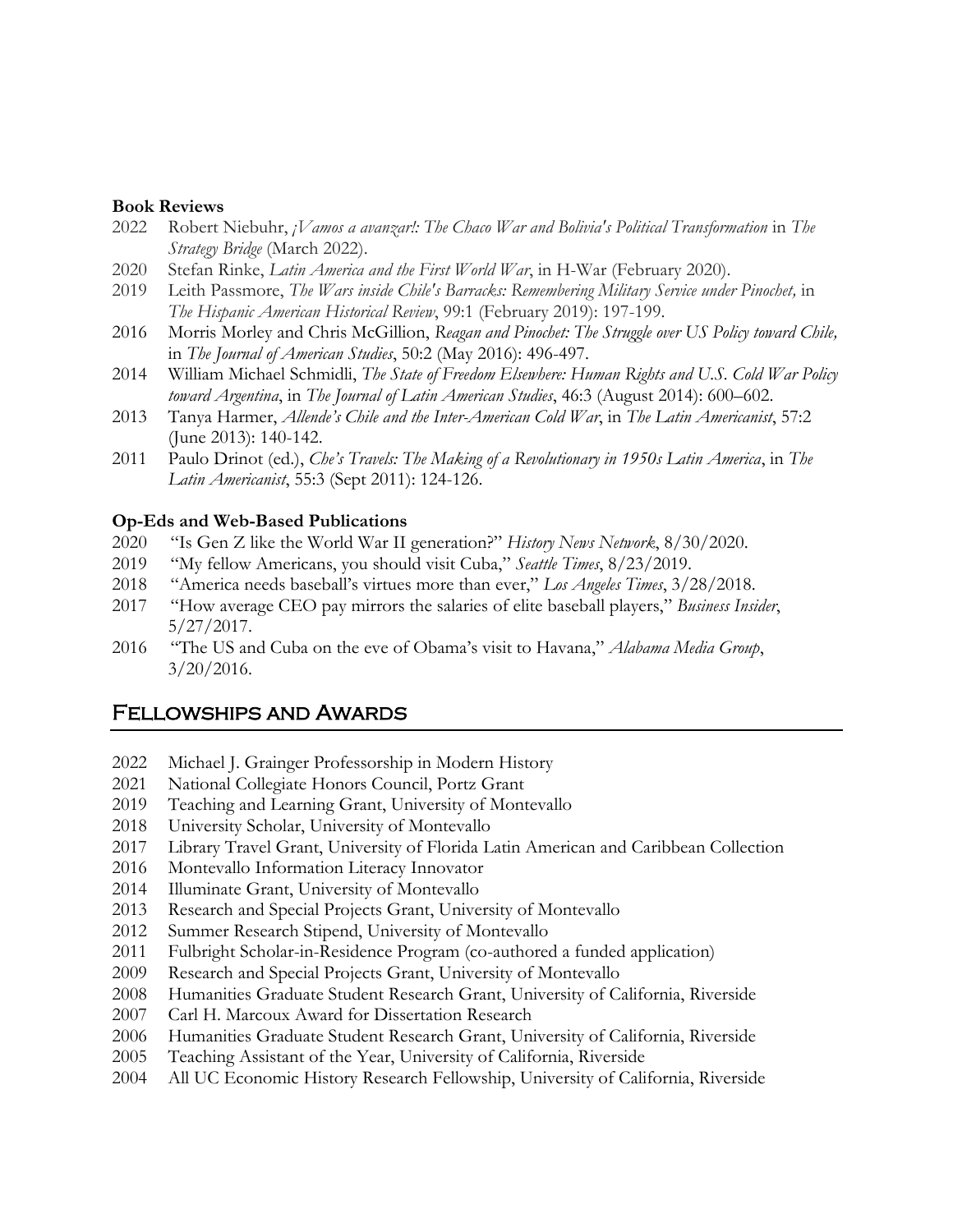# Conference presentations

- 2022 "The Enduring Significance of the 1930s for Chile's Long Cold War." Presented at the American Historical Association, New Orleans, LA, 7 January 2022.
- 2021 "Testing Database Search Literacy." Presented at a Virtual Assignment Charrette, American Historical Association, 7 January 2021.
- 2020 "A Reassessment of U.S. Meddling in Chilean Democracy: Press Disclosures, Factual Distortions, Congressional Actions, and Lessons for the Present." Presented at the Southeastern Council of Latin American Studies, Austin, TX, 7 March 2020.
- 2018 "La voz del congreso: El efecto Watergate en Sudamérica y el embargo de armas de Estados Unidos en Chile." Presented at the Pontifical Catholic University, Santiago, Chile, 8 August 2018.
- 2018 "Before the Rains: Yellow Fever as a Protagonist in the Cuban War for Independence, 1895- 1898." Presented at the Southeastern Council of Latin American Studies, Nashville, TN, 10 March 2018.
- 2016 "Memory Frameworks in Chile's Armed Forces, 1930-1990." Presented at the American Historical Association, Atlanta, GA, 9 January 2016.
- 2016 "Teaching Digital Literacy with Wikipedia." Presented at The American Historical Association, Atlanta, GA, 8 January 2016.
- 2015 "Soldiers of the Pinochet Generation: Initial Training and Lived Experience, 1930-1945." Presented at the Latin American and Caribbean Section of the Southern Historical Association, Little Rock, AR, 15 November 2015.
- 2015 "Resilience in Defeat: The Cultural and Religious Underpinnings of Mapuche Resistance in Southern Chile, 1550-1600." Presented at the Southeastern Council of Latin American Studies, Charleston, SC, 13 March 2015.
- 2013 "Revisiting the 1973 Chilean Coup Forty Years Later." Presented at the 1<sup>st</sup> International Meeting on Culture and Politics in Latin America, University of Montevallo, Montevallo, AL, 9 April 2013.
- 2012 "Cutting Off the Dictator: The US Arms Embargo of the Pinochet Regime, 1974-1988." Presented at the Southern Historical Association, Mobile, AL, 4 November 2012.
- 2012 "Gazing Abroad: The Chilean Military's Reading of International Events: Implications for Doctrine, Ideology, and Behavior, 1945-1975." Presented at the Southeastern Council of Latin American Studies, University of Florida, Gainesville, FL, 30 March 2012.
- 2009 "Rethinking U.S. Military Influence in Chile, 1945-1985." Presented at "Latin America: A People Without Boundaries?" State University New York, Stony Brook, NY, 24 April 2009.
- 2007 "Observadores Atentos: El Análisis Militar Chileno de Conflictos Periféricos, 1965-1971." Presented at the Congreso XV Asociación de Historiadores Latinoamericanistas de Europa, University of Leiden, Leiden, Netherlands, 25 August 2007.
- 2005 "The Historical Consciousness of Paraguay's Nationalist Thinkers, 1954-1989." Presented at the International Conference on Latin America, California State University, San Bernardino, CA, 15 April 2005.

# Campus and Invited Talks

2021 "The Fall of Tenochtitlan: What Happened to Mexico's Imperial City Five Hundred Years Ago and Why It Still Matters." Delivered at the University of Montevallo, 4 November 2021.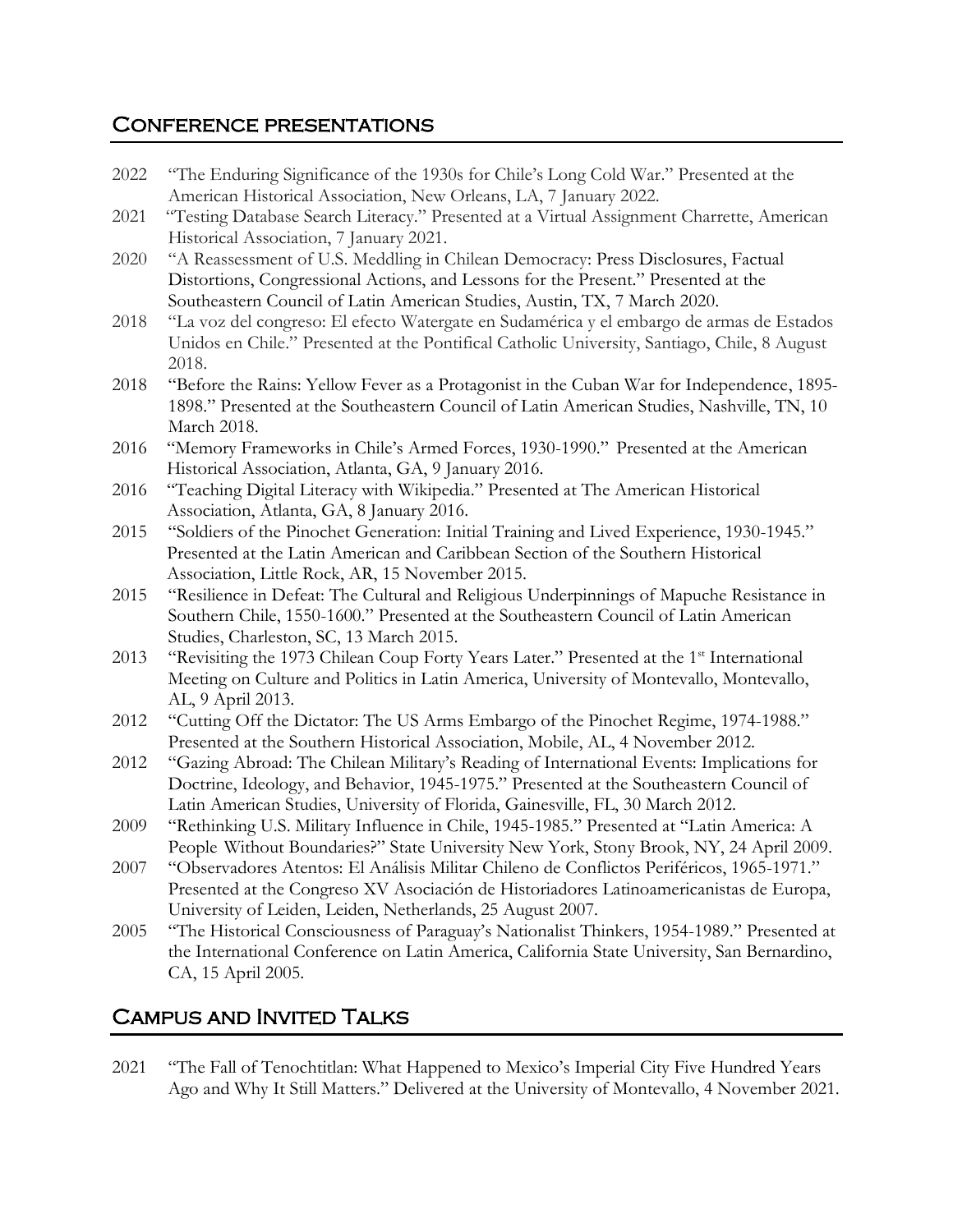- 2021 "When Baseball Became Baseball: Exploring the Nineteenth Century Origins of the National Pastime, 1845-1865." Delivered live and via Zoom at the University of Montevallo, 6 October 2021.
- 2020 "Cuba in Transition." Delivered at Birmingham Southern College, 12 March 2020.
- 2019 "Leveraging Airbnb in Support of Experiential Learning." Delivered at the University of Montevallo, 9 October, 2019.
- 2019 "Montezuma Meets Cortés: What Happened Five Hundred Years Ago this Week and Why it Matters Today." Delivered at the University of Montevallo, 6 November 2019.
- 2018 "Migration and Modernization in South America: Reflections on Twenty Years of Visiting Santiago, Chile." Delivered at the University of Montevallo, 19 September 2018.
- 2018 "The Unexpected Consequences of U.S. Interference in Chilean Democracy." Delivered at the University of Montevallo, 7 March 2018.
- 2016 "US-Chile Relations in the Twentieth Century: From Reluctant Partners to Close Allies." Delivered at Berry College, 15 February 2016.
- 2013 "Environmental History." Delivered to students enrolled in Environmental Studies 200, University of Montevallo, 25 February 2013, 22 February 2014, 16 February 2015.

# Courses Taught

Colonial Latin America The Spanish Conquest Modern Latin America Modern Brazil Digital History Introduction to Historical Study US-Latin American Relations Cold War Latin America The Islamic World World Civilizations I World Civilizations II The History of Baseball The Art and Science of Fermentation The Art and Science of Wilderness Survival

# University Service

| 2019-Present Alabama Articulation and General Studies Committee |
|-----------------------------------------------------------------|
| 2018-Present International Student Advisory Committee           |
| 2010-Present Admissions Committee                               |
| <b>Psychology Search Committee</b>                              |
| Vacca Search Committee Chair                                    |
| Montevallo in Cuba, Director                                    |
| Sociology Search Committee                                      |
| <b>Teacher Education Committee</b>                              |
| <b>General Education Review Committee</b>                       |
| Academic Senate                                                 |
| Montevallo in Cuba, Director                                    |
|                                                                 |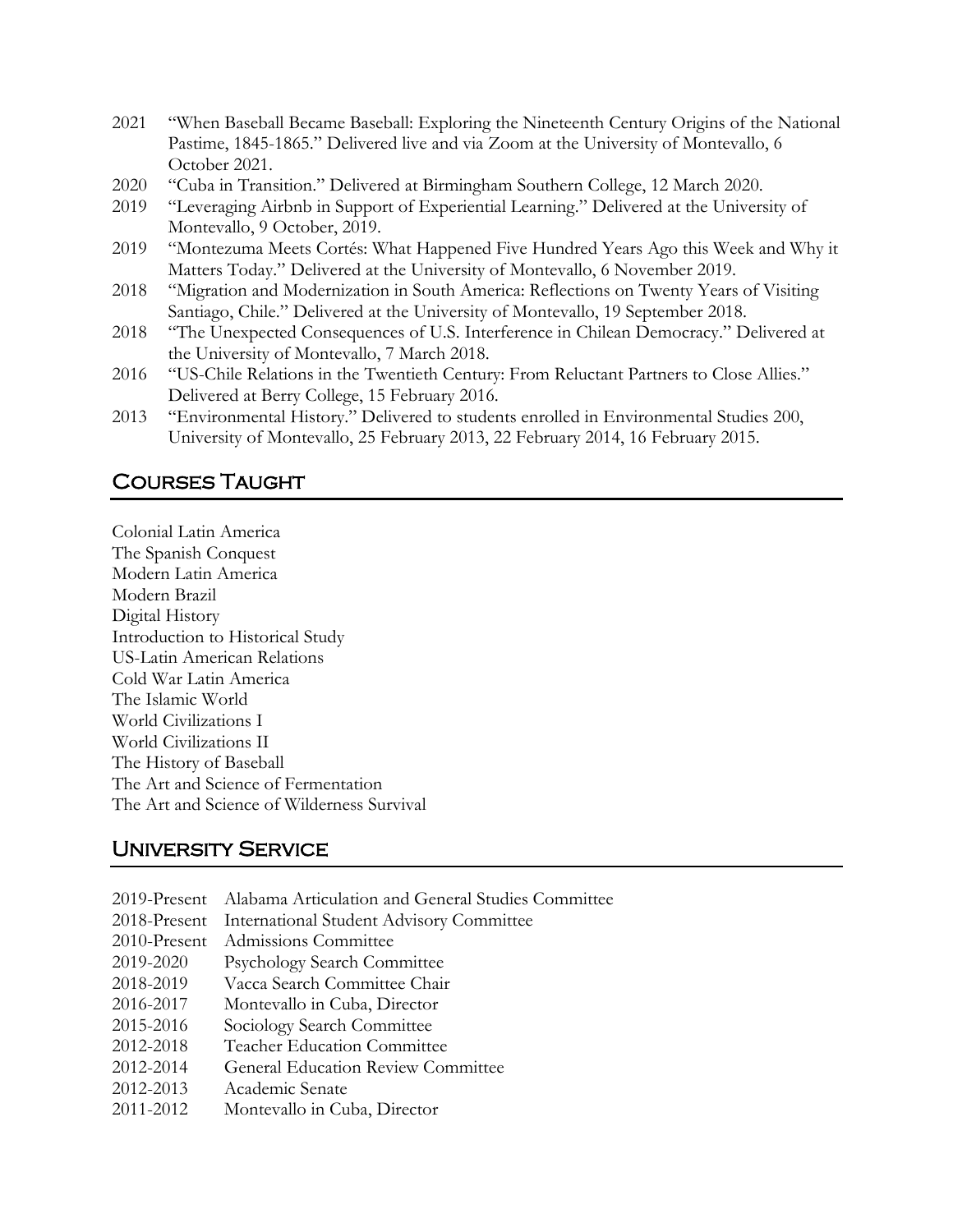| 2011-2012 | <b>History Program Review</b> |
|-----------|-------------------------------|
| 2010-2011 | Sociology Search Committee    |

## Professional Service

### **Manuscript Review**

- 2021 *Routledge Press*
- 2019 *Journal of Political and Military Sociology*
- 2018 *The International History Review*
- 2017 *Canadian Journal of Latin American and Caribbean Studies*

### **Academic Translation**

2015 Fabián Bustamante Olguín,"Local History of a Charismatic Catholic Base Community during the Pinochet Dictatorship: The Dios con Nosotros Community, 1973-1983," *Journal of Religion and Society*, Volume 17 (2015): 1-17.

# Civic Involvement

|           | 2021-Present Hispanic Outreach and Liaison Chair, Homewood Middle School  |
|-----------|---------------------------------------------------------------------------|
|           | 2017-Present Air Rifle Facilitator, Girl Scouts of North Central Alabama  |
| 2017-2018 | Ministerial Search Committee, Unitarian-Universalist Church of Birmingham |
| 2011-2014 | Board of Trustees, Unitarian-Universalist Church of Birmingham            |

## **LANGUAGES**

Spanish – Reading, writing, and speaking Portuguese – Reading and basic conversation

## Professional Memberships

American Historical Association Conference on Latin American History Southeastern Conference on Latin American Studies

## **REFERENCES**

Ruth Truss, Dean of the College of Arts and Sciences, University of Montevallo trussr@montevallo.edu, 205.665.6508 Clark Hultquist, Professor of History, Department Chair, University of Montevallo hultquic@montevallo.edu, 205.665.6187